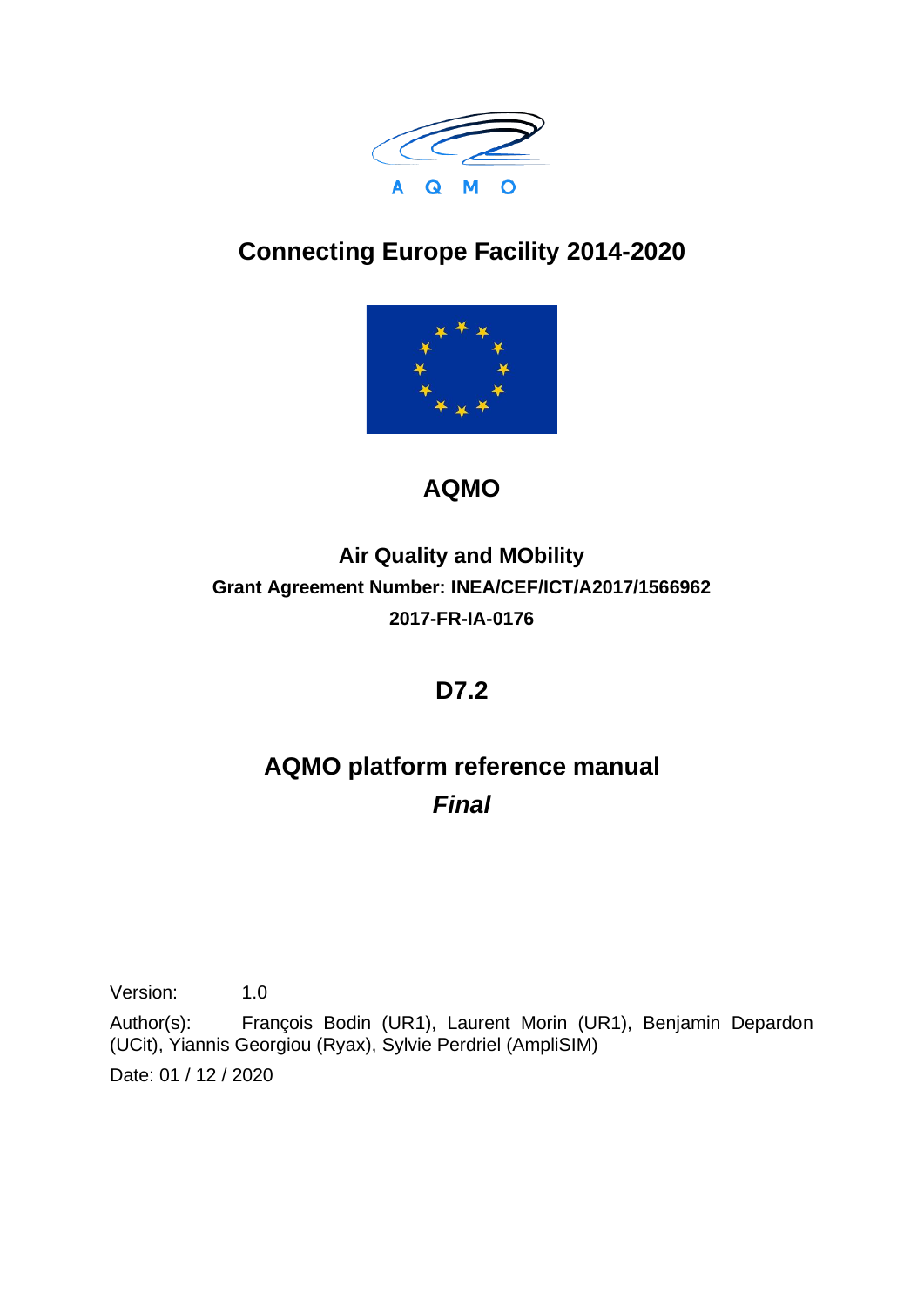## **Project and Deliverable Information Sheet**

| <b>AQMO Project</b> | Project Ref. Nº: INEA/CEF/ICT/A2017/1566962    |                                                             |  |
|---------------------|------------------------------------------------|-------------------------------------------------------------|--|
|                     | <b>Project Title: Air Quality and mobility</b> |                                                             |  |
|                     | Project Web Site: http://agmo.irisa.fr/        |                                                             |  |
|                     | Deliverable ID: <d7.2></d7.2>                  |                                                             |  |
|                     | <b>Dissemination Level:</b>                    | <b>Contractual Date of Delivery:</b>                        |  |
|                     | PU <sup>*</sup>                                | 31 / 12 / 2020                                              |  |
|                     |                                                | <b>Actual Date of Delivery:</b>                             |  |
|                     |                                                | 08 / 01 / 2021                                              |  |
|                     | EC Project Officer: Mark VELLA MUSKAT          |                                                             |  |
|                     | <b>Written by:</b>                             | François Bodin (UR1)                                        |  |
| <b>Authorship</b>   | <b>Contributors:</b>                           | (UCit),<br>Benjamin<br>Depardon<br>Yiannis Georgiou (Ryax), |  |
|                     |                                                | Laurent Morin (UR1),                                        |  |
|                     |                                                | Sylvie Perdriel (AmpliSIM)                                  |  |
|                     | <b>Reviewed by:</b>                            | Corentin Lefèvre (Neovia Innovation)                        |  |
|                     | Approved by:                                   | <b>Technical and Management Boards</b>                      |  |

\* - The dissemination level are indicated as follows: **PU** – Public, **CO** – Confidential, only for members of the consortium (including the Commission Services) **CL** – Classified, as referred to in Commission Decision 2991/844/EC.

# **Document Status Sheet**

| <b>Version</b> | <b>Date</b> | <b>Status</b> | <b>Comments</b> |
|----------------|-------------|---------------|-----------------|
| $\sqrt{0.1}$   | 30/11/2020  | Draft V1      |                 |
| 1.0            | 04/12/2020  | Final version |                 |

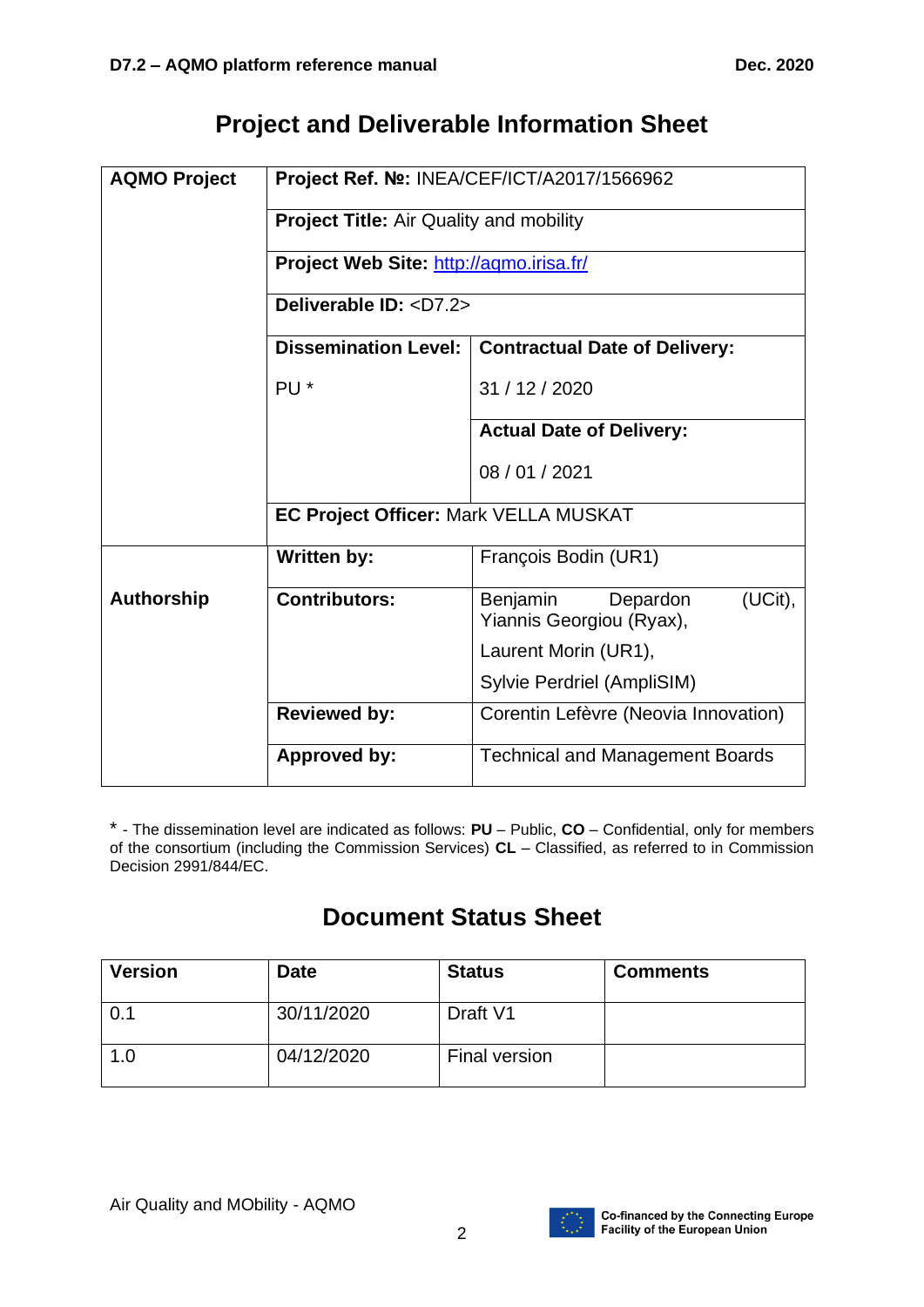## **References and Applicable Documents**

*List all external documents referenced in this document*

[1] RUD[I](http://rudi.datarennes.fr/) <http://rudi.datarennes.fr/>

[2] AQMO deliverable D5.2 Report on the analysis of the visualization tools

[3] Soulhac, L., Salizzoni, P., Cierco, F.-X. et Perkins, R. J., 2011. The model SIRANE for atmospheric urban pollutant dispersion: PART I: presentation of the model. Atmospheric Environment. Volume 45, Issue 39, 7379-7395, [\(http://air.ec-lyon.fr/SIRANE/\)](http://air.ec-lyon.fr/SIRANE/)

[4] IDRIS <http://www.idris.fr/eng/info/missions-eng.html>

[5] AWS <https://aws.amazon.com/>

## **List of Acronyms and Abbreviations**

*Below is an extensive the List of Acronyms used in previous deliverables. Please add additional ones specific to this deliverable and delete unrelated ones.*

- API Application Programming Interface
- AQMO Air Quality and Mobility
- AWS Amazon Web Service
- CCME Cloud Cluster Made Easy
- CPU Central Processing Unit
- GPS Global Positioning System
- HPC High-Performance Computing
- K3S Kubernetes
- NUC Next Unit of Computing
- PM Particulate Matter
- SDN Software Defined Network
- VPN Virtual Private Network
- WMS Workflow Management System

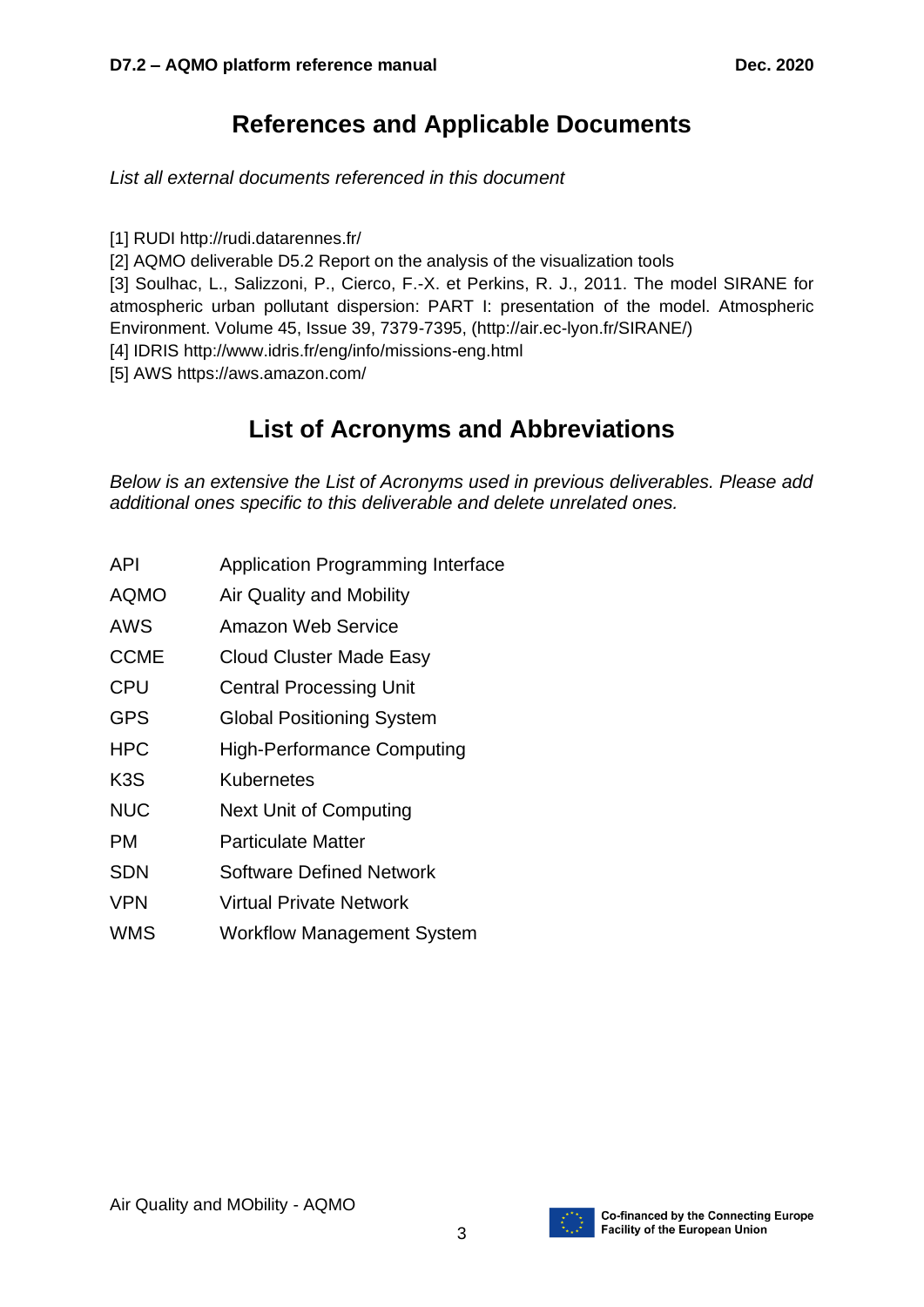## **Table of contents**

# **List of Figures**

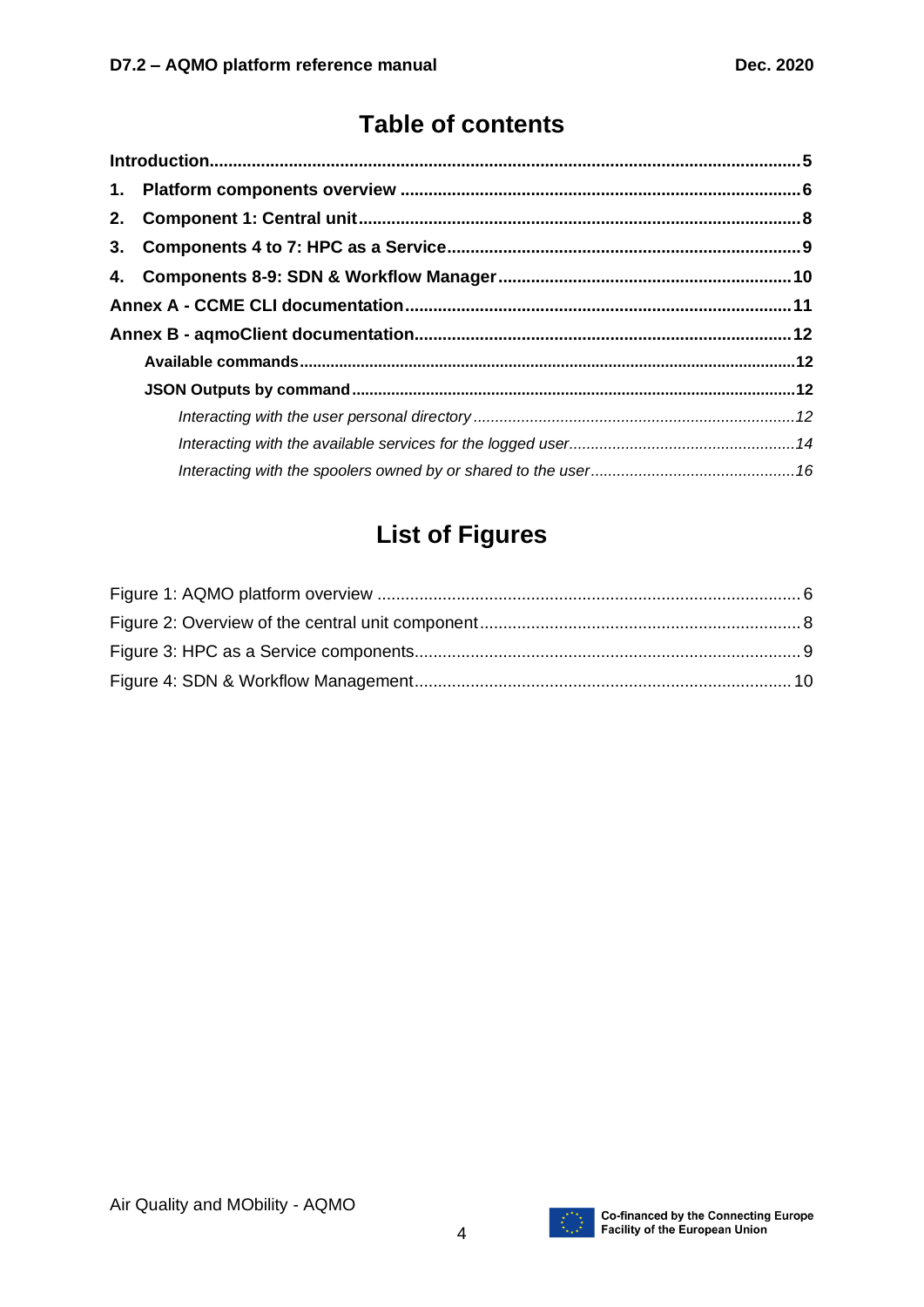## **Introduction**

AQMO is proposing a platform that integrates mobile sensors with numerical simulations for air quality analysis. This deliverable gathers the set of documentations related to the AQMO platform components.

This manual is organized as follows: the first section recalls the various parts of the platform. The sections afterwards provide pointers to the documentation related to the components.

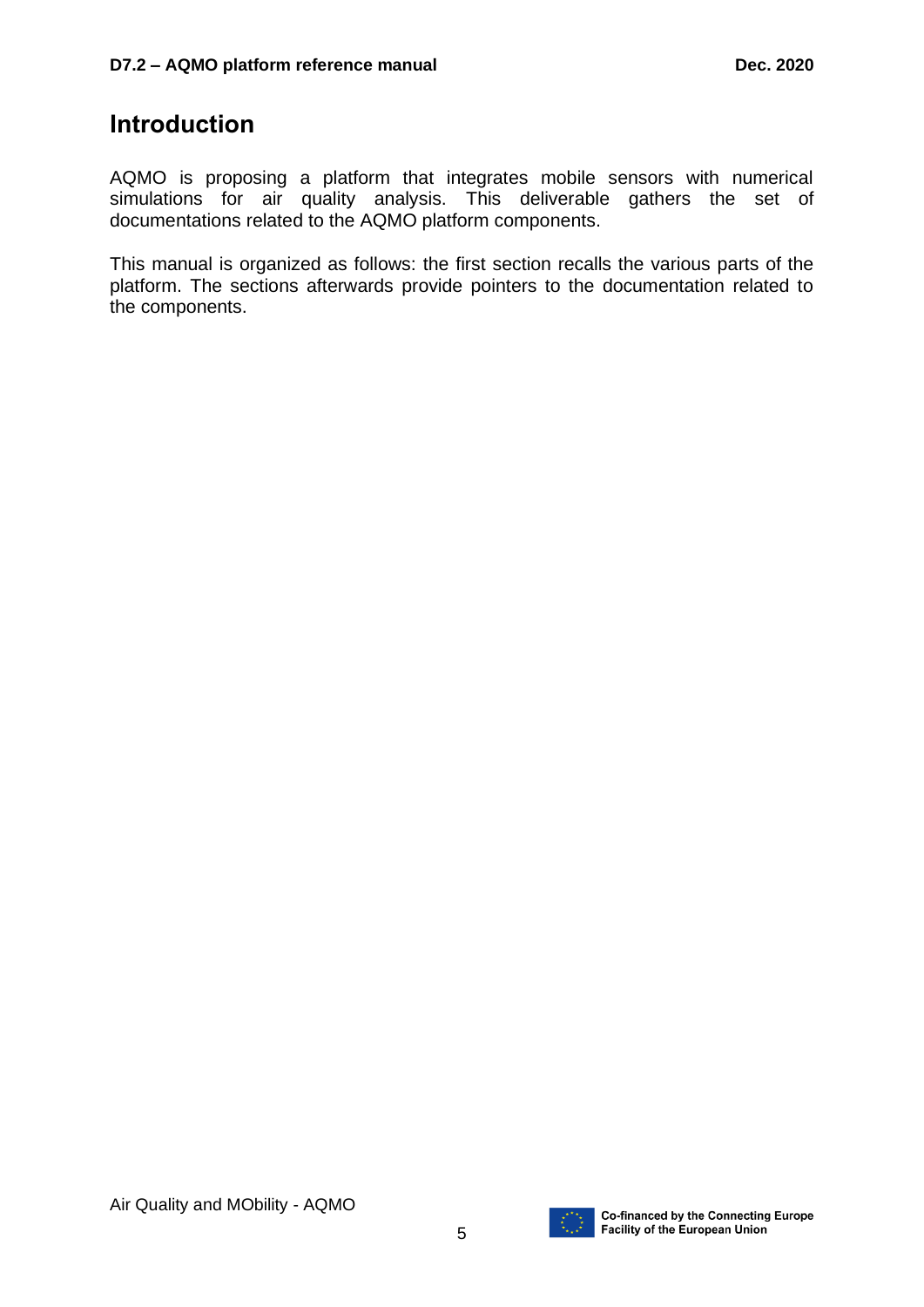## **1. Platform components overview**

[Figure 1](#page-5-0) gives an overview of the technical components of the platform.



**Figure 1: AQMO platform overview**

<span id="page-5-0"></span>The components in [Figure 1](#page-5-0) are the following:

- 1) Mobile sensor platform: this encompasses a set of sensors that are connected wirelessly with a central unit that is in charge of storing, processing and communicating the collected data.
- 2) Primary server: this component is in charge of storing the data before their longterm storage. It also provides support for that data visualization (see [2]) and platform monitoring capabilities. This part is related to the "Fog" topic.
- 3) Open data repository: this part is related to the Rennes Métropolis Open Data initiative currently developed by the RUDI project [1].
- 4) Simulation as a service: This component provides SIRANE [3] simulation access as a service. SIRANE is the numerical model for pollutant dispersion.
- 5) Resources management: The element of the platform aims at dealing with computing resources.
- 6) HPC resources: This is the resource provided by the IDRIS supercomputing center [4].
- 7) Cloud resources: In AQMO we also use HPC clusters deployed on Amazon Web Services [5] (AWS) through UCit's software CCME (Cloud Cluster Made Easy)
- 8) SDN/VPN: Many devices in AQMO are enrolled in a Software Define Network that provide the interconnection with encryption capabilities between the devices and the primary server.

Air Quality and MObility - AQMO

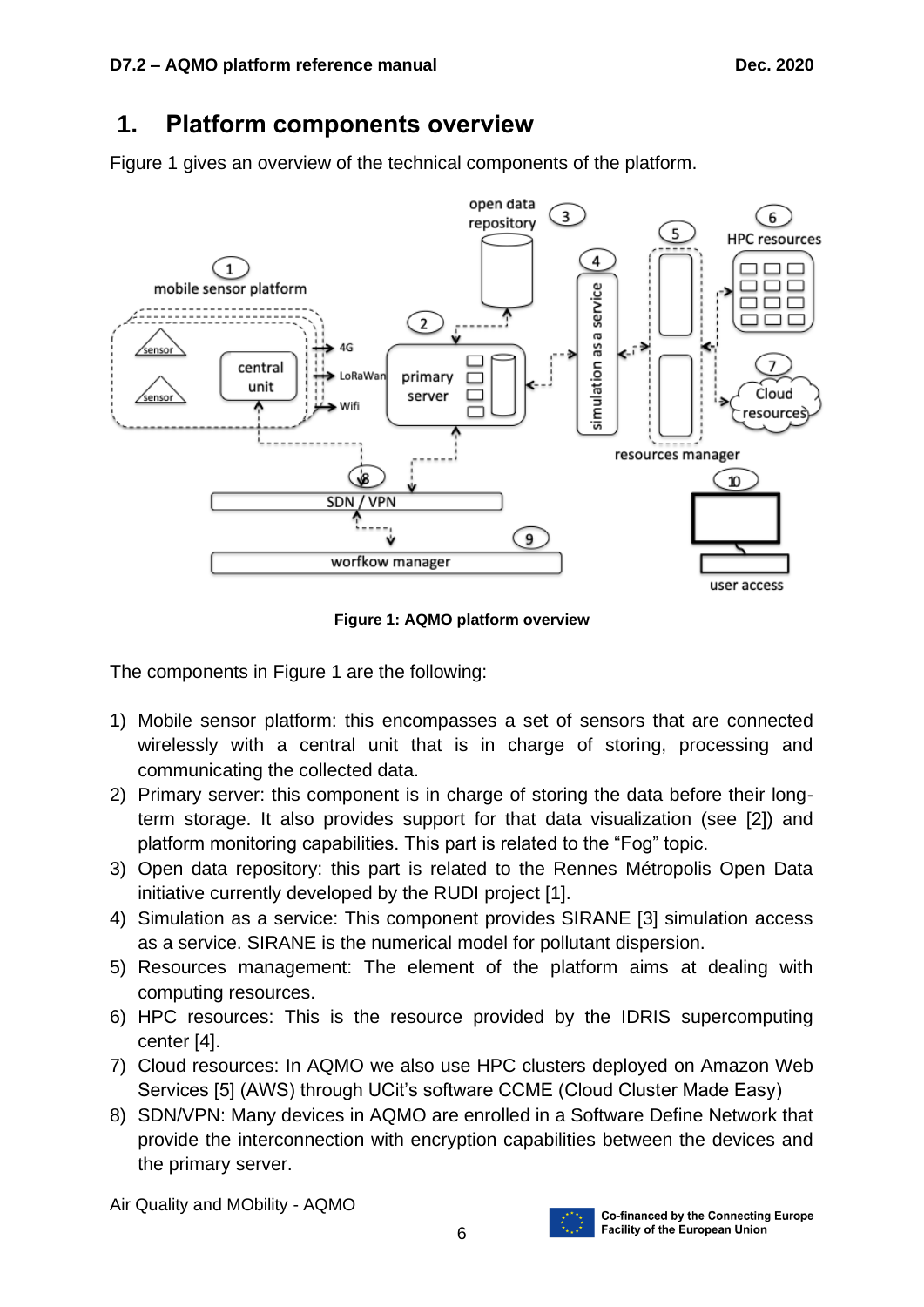9) Workflow manager: This software platform is in charge of orchestrating the different automations and data analytics workflows (pipelines) taking place at the edge (buses), fog (primary server) or HPC/Cloud resources.

Before going into more details in the next sections, it shall be noted that:

- Component 2 ("primary server") is a proxy machine and as such does not have a reference manual
- Component 3 ("open data repository") corresponds to the RUDI platform [1] and being under development (availability mid 2021) it is not yet documented
- Component 10 ("user access") is explained in AQMO deliverable D7.3 "AQMO user manual"

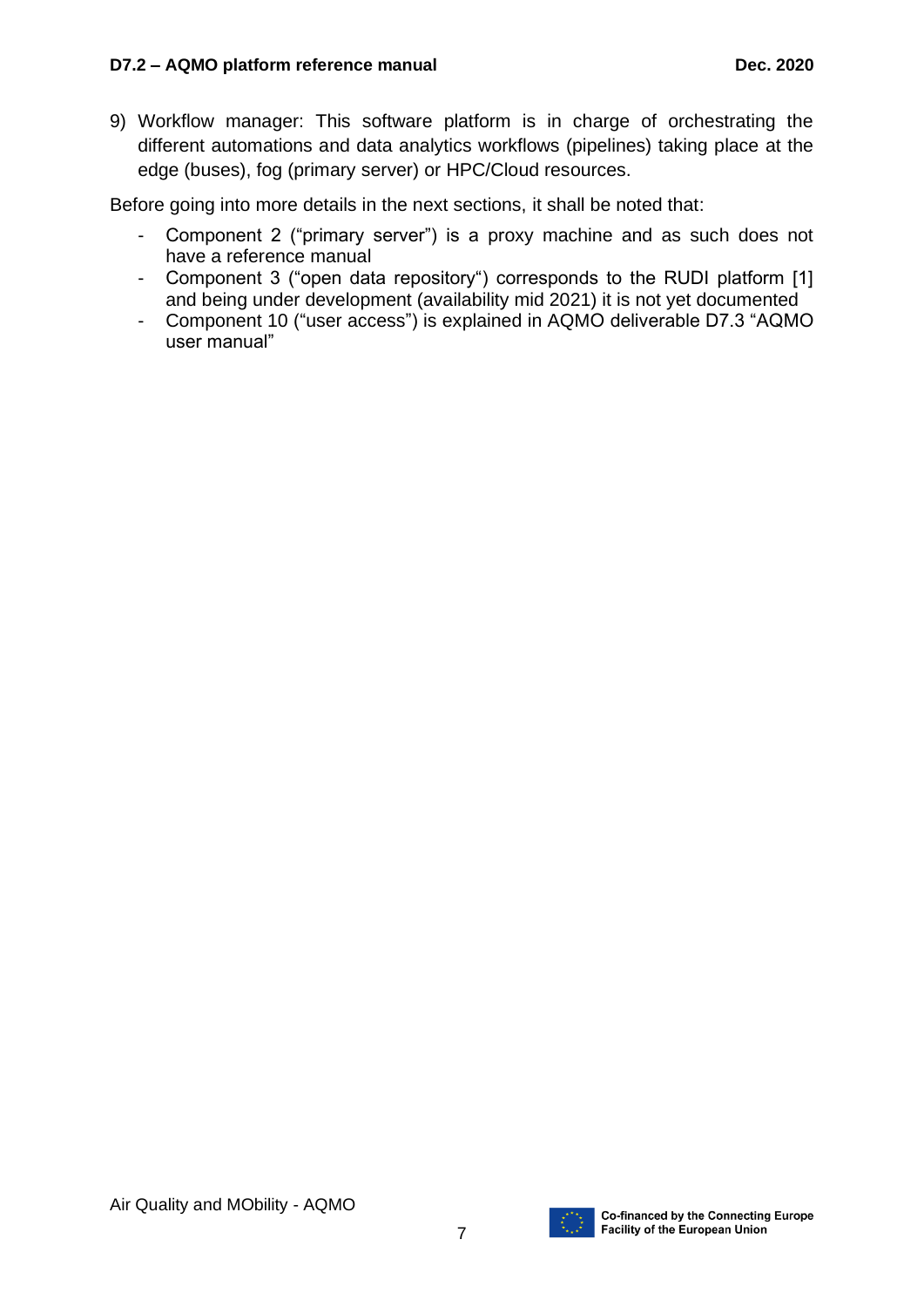## **2. Component 1: Central unit**

The central unit (Numbered 1 in [Figure 1\)](#page-5-0) is in charge of collecting and uploading the data from the sensors (Particle Matter and GPS). This unit is organized around an Intel NUC running virtual LXC container. The central unit downloads the PM data using the LoRaWan or the 4G connections. For shorter latency purposes, the GPS data are downloaded using the 4G connection. The central unit is enrolled in a software defined network and a VPN is established with the "Primary Server". [Figure](#page-7-0)  [2](#page-7-0) gives an overview of the main elements in these components.



**Figure 2: Overview of the central unit component** 

### <span id="page-7-0"></span>*References*

- (1) AQMO D2.1 Report on the preliminary sensor platform
- (2)<http://www.alphasense.com/index.php/products/optical-particle-counter/>
- (3)<https://dustinweb.azureedge.net/media/148300/bu-353s4.pdf>

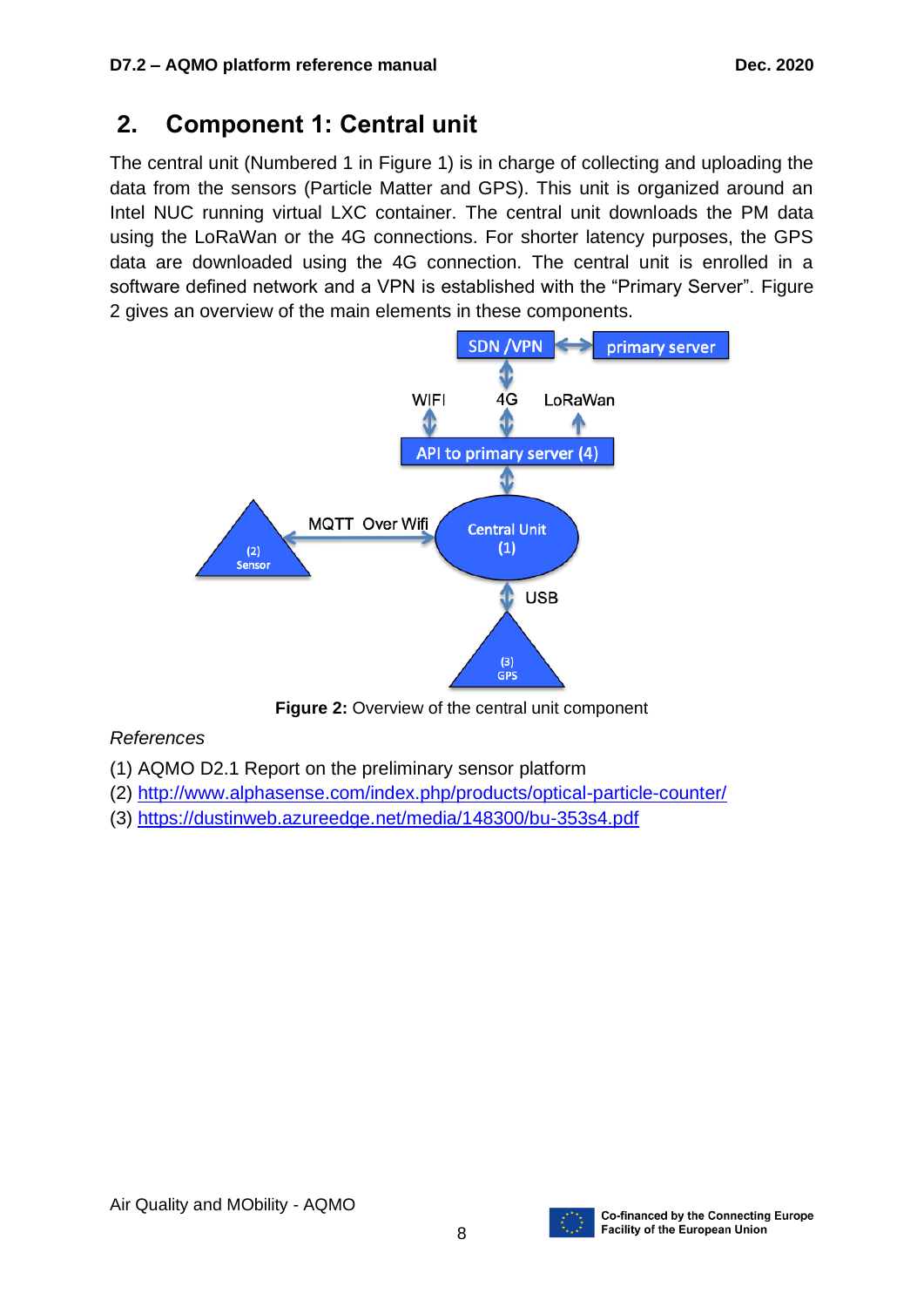# **3. Components 4 to 7: HPC as a Service**

The HPC as a service solution is built upon 3 main elements (Numbered 4-5-6-7 in [Figure 1\)](#page-5-0):

- 1. The Primary Server that holds the core functionalities receiving the requests for HPC Computations ((2) authenticate user and execute requested workflow), select the relevant target computing platform ((3) Predict-IT)
- 2. An HPC Centre, accessed through web services APIs ((5) and (6))
- 3. A Cloud Platform in which HPC Clusters can be dynamically deployed (4) and then accessed through the same web services APIs ((5) and (6))

**Primary Server HPC Centre** SuperComputer Frontend **VM** Decision tool Authentication **HPC Web SSH** schedule (Predict-IT) Authorization Services SSHES  $(3)$ Applicatio CLI or REST  $(6)$ (SIRANE) **REST** Workflow SOAP **User Access** Management aqmoClient  $\overline{c}$  $(2)$ System **Cloud cluster** SOAR  $(5)$  $\alpha$ **HPC Web** Services  $(6)$ Data management  $(4)$ Job sche ó CCME Application<br>(SIRANE) Primary storage

[Figure 3](#page-8-0) gives an overview of the main elements in these components.

**Figure 3:** HPC as a Service components

### *References*

<span id="page-8-0"></span> $(1)$ 

(1) AQMO D4.1 - Architecture solution for HPC as a service

1|||11|| Sensor<br>|-

(2) Ryax documentation<https://docs.ryax.tech/>

External

storage(s)

- (3) Predict-IT documentation: [https://ucit.fr/product](https://ucit.fr/product-publish/predictit/doc/v1.5/predictit_v1.5.pdf)[publish/predictit/doc/v1.5/predictit\\_v1.5.pdf](https://ucit.fr/product-publish/predictit/doc/v1.5/predictit_v1.5.pdf)
- (4) Annex A CCME CLI documentation
- (5) Annex B aqmoClient documentation
- (6) EnginFrame documentation:<https://download.enginframe.com/>



AWS Cloud REST AP

**HPC Platforms**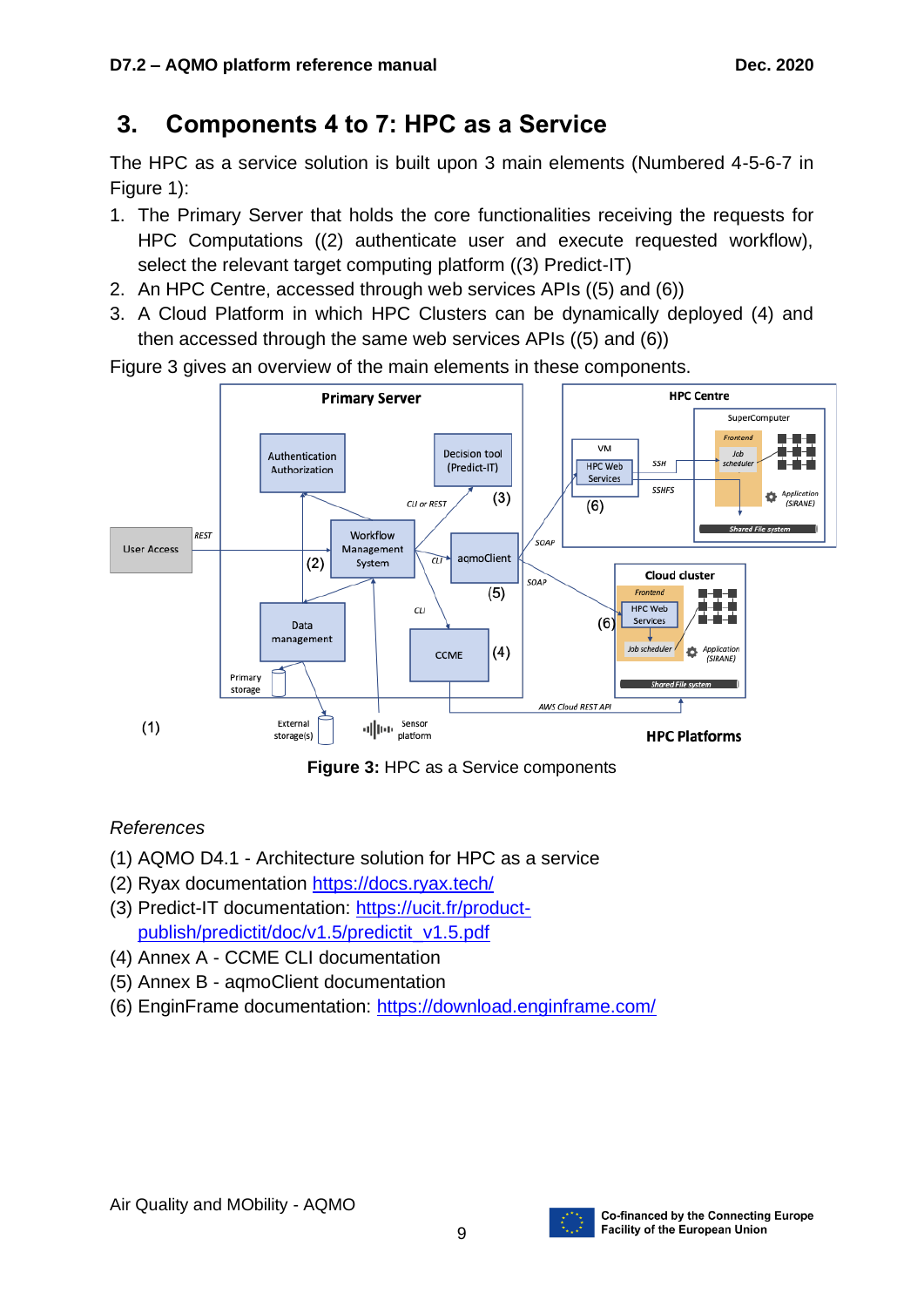## **4. Components 8-9: SDN & Workflow Manager**

The Software Defined Networking (SDN) provides security, enabling access to devices either on the edge or between the edge and the Primary Server infrastructure. The Workflow Management System (WMS) implements data analytics automations such as pollution contextualization which take place within the bus (edge side) or HPC job dispatching through the HPC as a Service functionalities (fog side). WMS runs on top of a Kubernetes installation. Due to edge devices running on the bus having low CPU and memory resources, Ryax Technologies makes use of the lightweight Kubernetes distribution K3S which can run on both the edge and the primary server ensuring low memory and CPU footprint.



**Figure 4**: SDN & Workflow Management

### <span id="page-9-0"></span>*References*

- (1) AQMO D5.1 Workflow Management System
- (2) Ryax documentation<https://docs.ryax.tech/>

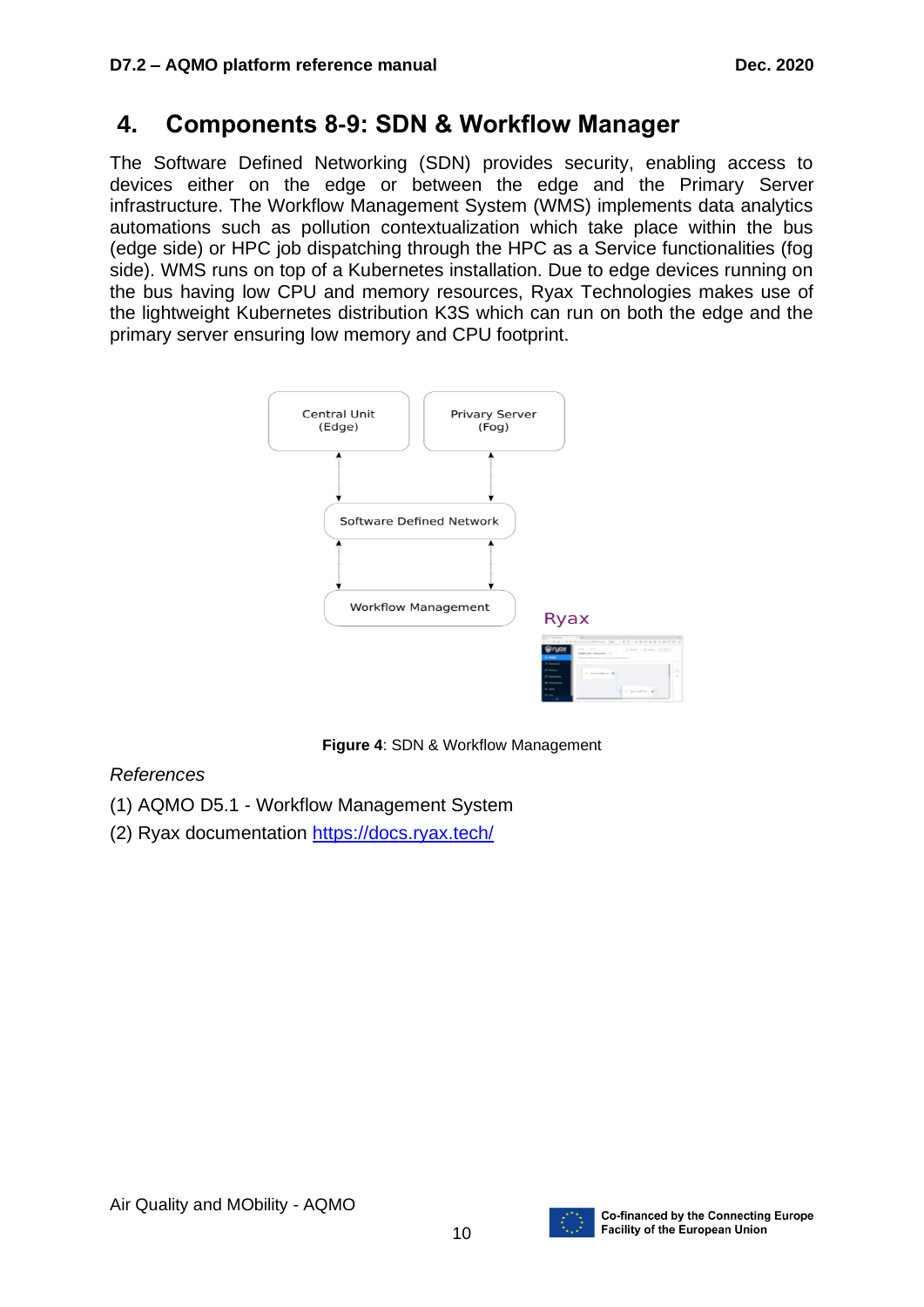# **Annex A - CCME CLI documentation**

| usage: ccme [-h]      |                                                                                                       |
|-----------------------|-------------------------------------------------------------------------------------------------------|
|                       | {create,update,delete,start,stop,status,list,instances,ssh,createami,version,add-ttl,delete-          |
|                       | ttl,list-ttl,create-profile,list-profiles,delete-profile}                                             |
| $\sim$ 100 $\pm$      |                                                                                                       |
|                       |                                                                                                       |
|                       | ccme is the CCME CLI and permits launching and management                                             |
|                       | of HPC clusters in the AWS cloud.                                                                     |
|                       |                                                                                                       |
| positional arguments: |                                                                                                       |
|                       | {create,update,delete,start,stop,status,list,instances,ssh,createami,version,add-ttl,delete-ttl,list- |
|                       | ttl, create-profile, list-profiles, delete-profile}                                                   |
| create                | Creates a new cluster.                                                                                |
| update                | Updates a running cluster using the values in the                                                     |
|                       | config file.                                                                                          |
| delete                | Deletes a cluster.                                                                                    |
| start                 | Starts the compute fleet for a cluster that has been                                                  |
|                       | stopped.                                                                                              |
| stop                  | Stops the compute fleet, leaving the master server                                                    |
|                       | running.                                                                                              |
| status                | Pulls the current status of the cluster.                                                              |
| list                  | Displays a list of stacks associated with CCME.                                                       |
| <i>instances</i>      | Displays a list of all instances in a cluster.                                                        |
| ssh                   | Connects to the master instance using SSH.                                                            |
| createami             | (Linux/macOS) Creates a custom AMI to use with CCME.                                                  |
| version               | Displays the version of CCME.                                                                         |
| add-ttl               | Creates a TTL and associates it with a cluster.                                                       |
| delete-ttl            | Deletes a TTL associated with a cluster.                                                              |
| list-ttl              | Displays a list of TTLs associated with CCME clusters.                                                |
| create-profile        | Create a new cluster profile (wizard or advanced                                                      |
|                       | mode).                                                                                                |
| list-profiles         | Displays the list of configured Profiles configured                                                   |
|                       | for CCME clusters.                                                                                    |
| delete-profile        | Deletes a specified CCME Profile.                                                                     |
| optional arguments:   |                                                                                                       |
| $-h, -h$ elp          | show this help message and exit                                                                       |
|                       |                                                                                                       |
|                       | For command specific flags, please run: "ccme [command] --help"                                       |
|                       |                                                                                                       |

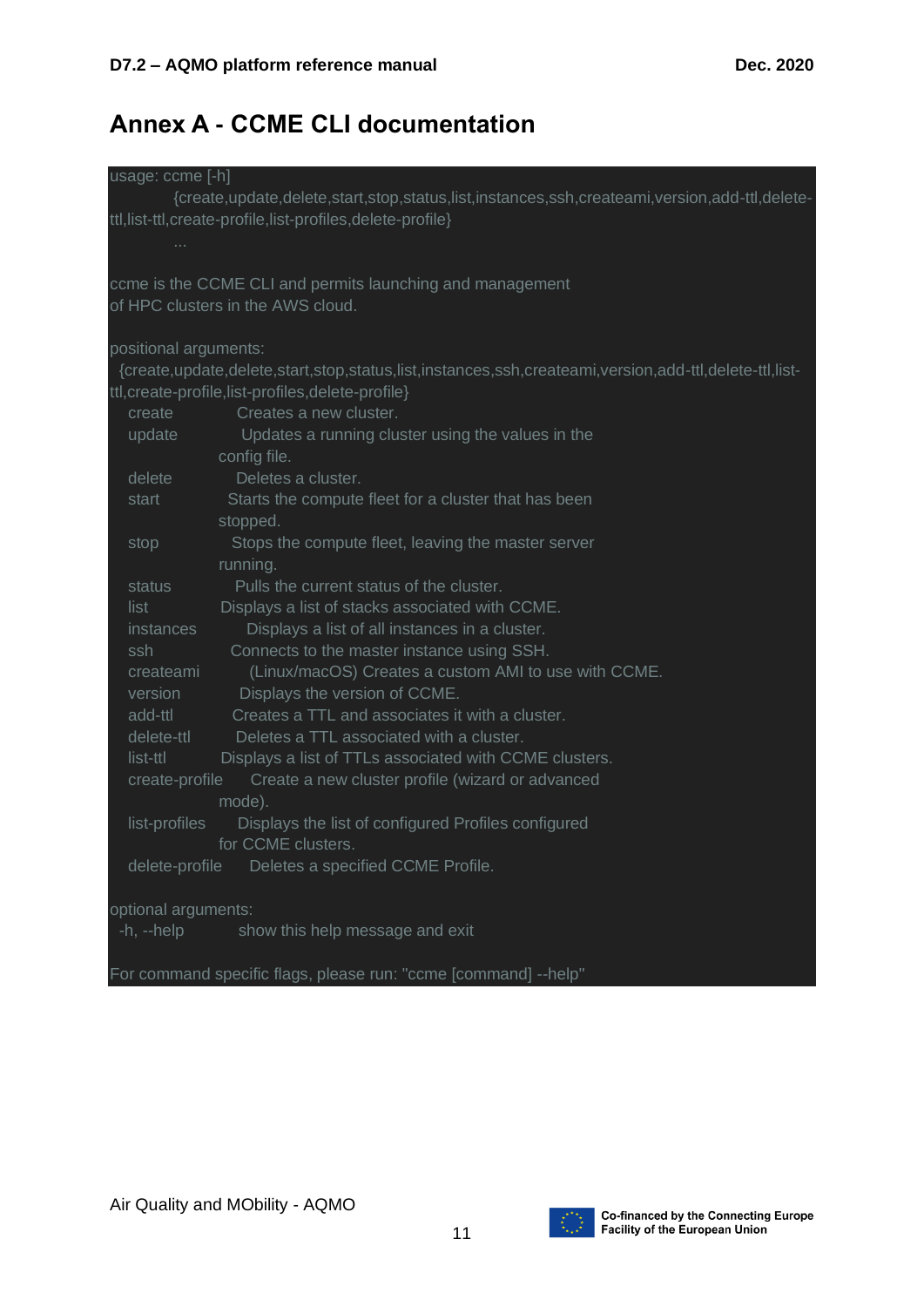## **Annex B - aqmoClient documentation**

## **Available commands**

| Usage: ./aqmoClient.sh [-hV] -e https://enginframe_host:port/enginframe -u "username"                                 |                                                                                                                                   |
|-----------------------------------------------------------------------------------------------------------------------|-----------------------------------------------------------------------------------------------------------------------------------|
| [COMMAND]                                                                                                             |                                                                                                                                   |
| Parameters:                                                                                                           |                                                                                                                                   |
| -e url_enginframe                                                                                                     | EnginFrame server URL                                                                                                             |
| $-h, -h$ elp                                                                                                          | Show this help message and exit.                                                                                                  |
| -u user_certificate                                                                                                   | Alias of the certificate in the keystore                                                                                          |
| -V, --version                                                                                                         | Print version information and exit.                                                                                               |
| -d, --debug                                                                                                           | (Hidden option) Print full stack trace if errors                                                                                  |
| Commands:                                                                                                             |                                                                                                                                   |
| files (Interact with files)                                                                                           |                                                                                                                                   |
| upload <vroot: dir=""> <inputfiles></inputfiles></vroot:>                                                             | Upload files inside a vroot                                                                                                       |
|                                                                                                                       | download <vrootid> <inputfilesfullpath> [-o=<outputdir>] Download an archive of remote</outputdir></inputfilesfullpath></vrootid> |
| files                                                                                                                 |                                                                                                                                   |
| vroot-list                                                                                                            | List all home vroot and names                                                                                                     |
| list <vrootid> [dir]</vrootid>                                                                                        | List all files in a vroot or in a specific                                                                                        |
| directory if specified (heavy directory tree won't be showed)                                                         |                                                                                                                                   |
| services (Interact with services)                                                                                     |                                                                                                                                   |
| list                                                                                                                  | List Available services                                                                                                           |
| describe <serviceid></serviceid>                                                                                      | List service parameters                                                                                                           |
| execute [-p="key=value,files=file1:file2,"] <serviceid> Execute the service</serviceid>                               |                                                                                                                                   |
| spoolers (Interact with spoolers)                                                                                     |                                                                                                                                   |
| list                                                                                                                  | List availables spoolers                                                                                                          |
| describe [-j="jobID1,jobID2," default:all jobs] <spoolerid> List jobs statuses inside a spooler<br/>files</spoolerid> |                                                                                                                                   |
| list <spoolerid></spoolerid>                                                                                          | List file tree inside a specific spooler                                                                                          |
| download <spoolerid> <inputfilesfullpath> [-o=<outputdir>]</outputdir></inputfilesfullpath></spoolerid>               | Download files from                                                                                                               |
| a specific spooler                                                                                                    |                                                                                                                                   |

## **JSON Outputs by command**

*List user's vroots*

#### *Interacting with the user personal directory*





**Co-financed by the Connecting Europe Facility of the European Union**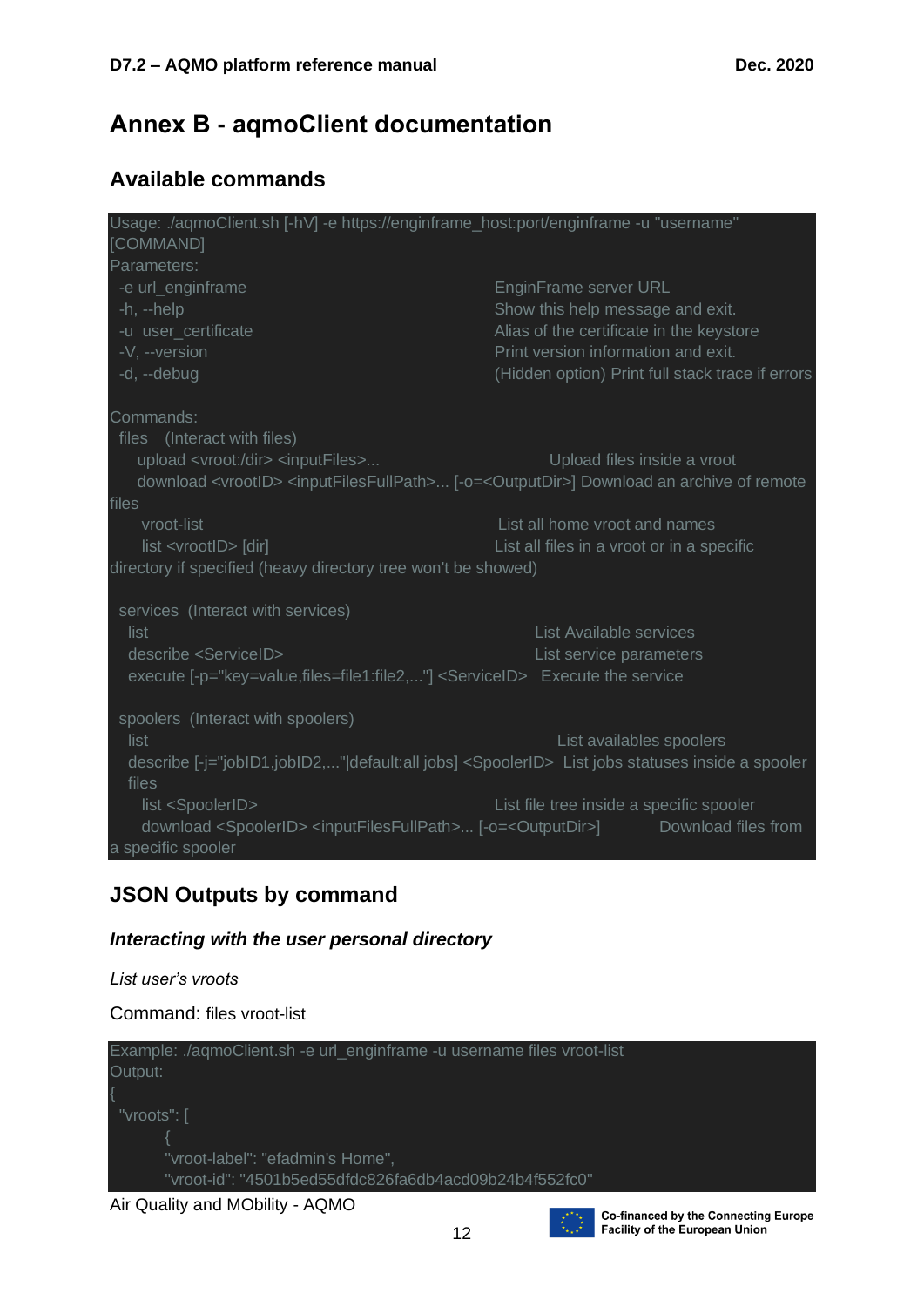#### **D7.2 – AQMO platform reference manual Dec. 2020**



### *List files tree inside a vroot (or content in a specified directory)*

### Command: files list <vrootID> [dir]





#### *Download remote files*

Command: files download <vrootID> <inputFilesFullPath>... [-o=<OutputDir>]

Note: files are archived (.zip) and downloaded locally



Air Quality and MObility - AQMO



**Co-financed by the Connecting Europe** Facility of the European Union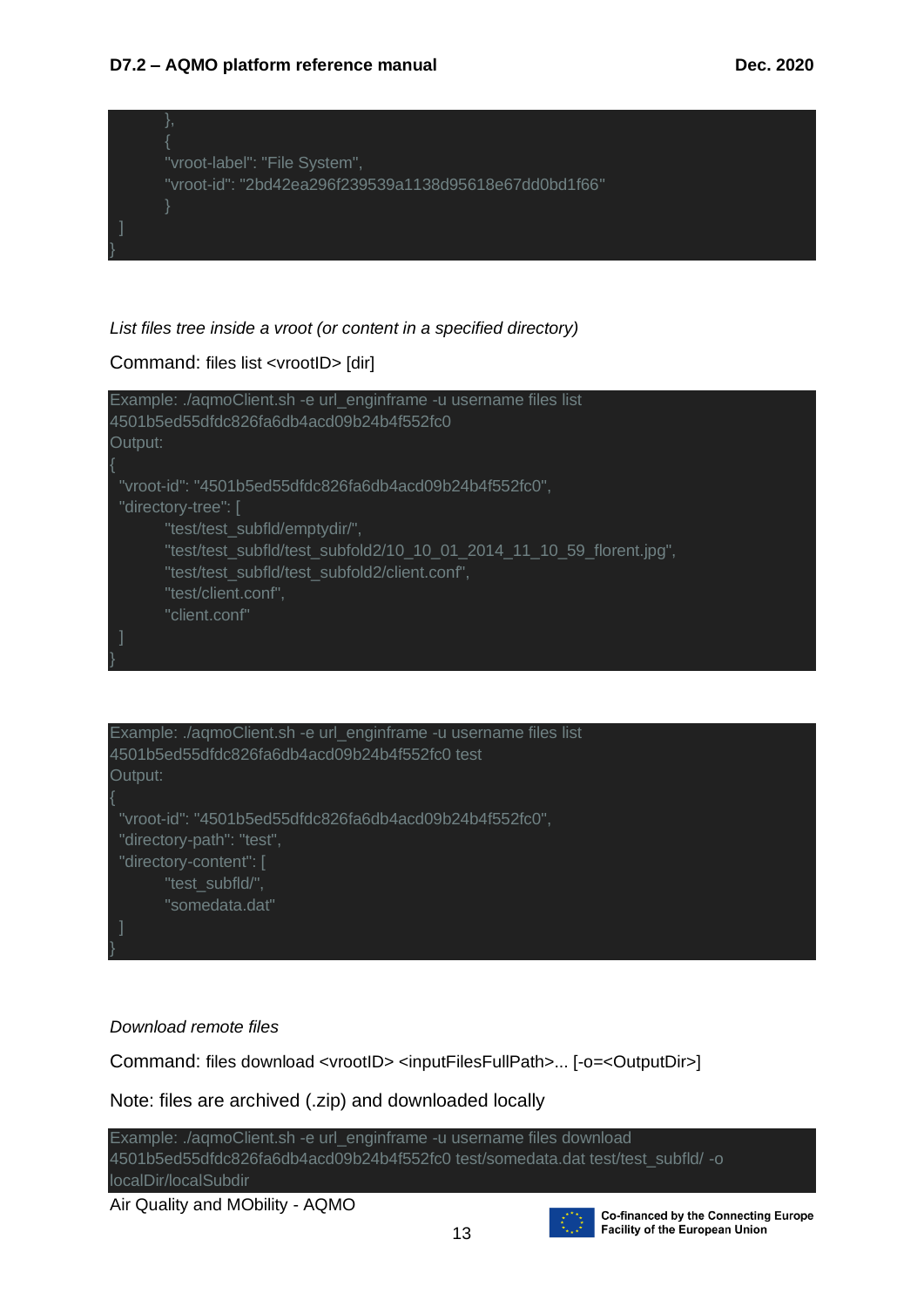### **D7.2 – AQMO platform reference manual Dec. 2020**



### *Upload files*

Command: files upload <vroot:/dir> <inputFiles>... Note: to upload at the directory root, use the following: files upload vroot:/ <inputFiles>...



### *Interacting with the available services for the logged user*

*Listing availables (published for the user) services*

### Command: services list



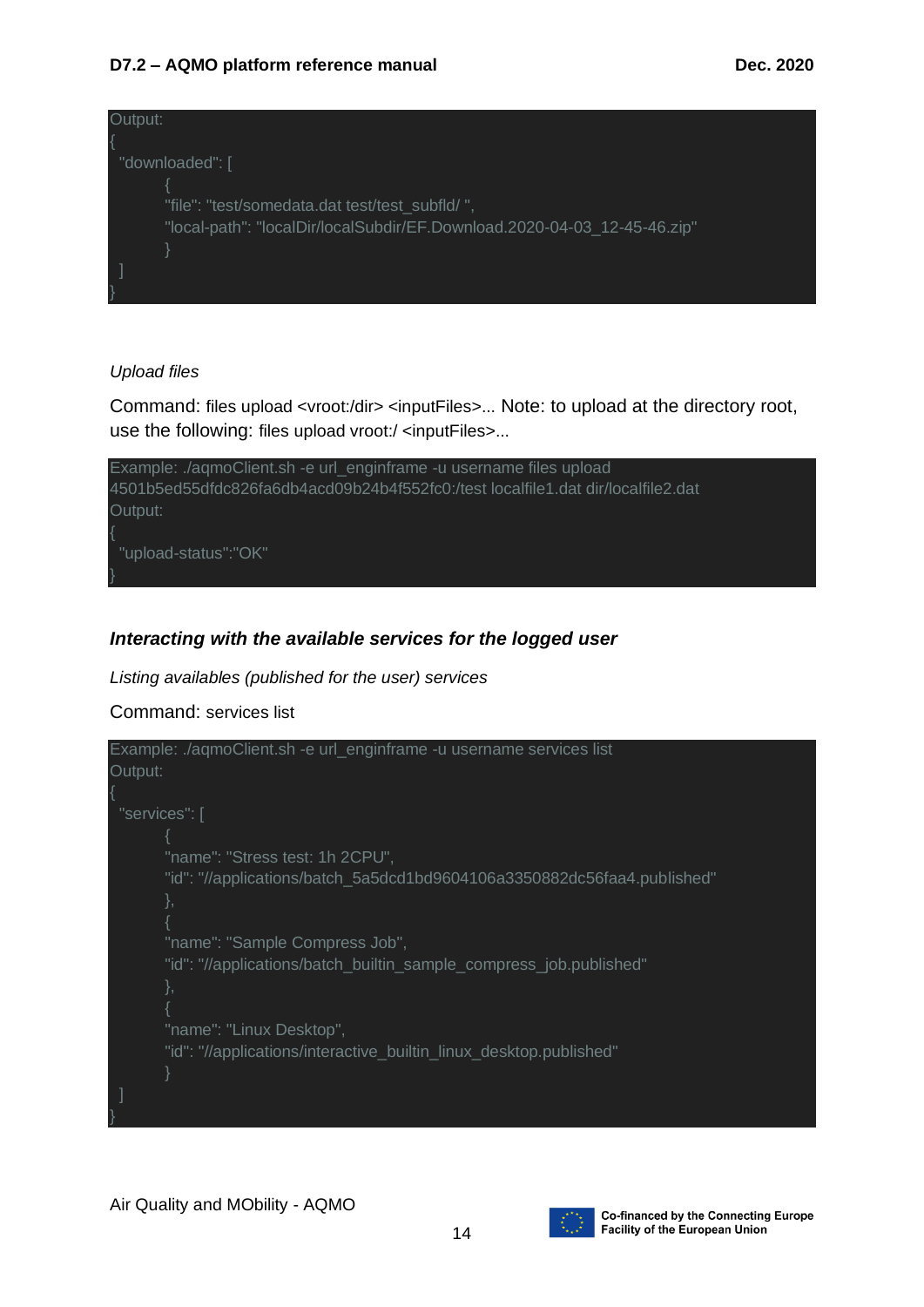#### *Listing service parameters*

Command: services describe <ServiceID>

```
Example: ./aqmoClient.sh -e url_enginframe -u username services describe 
//applications/batch_builtin_sample_compress_job.published
Output:
{
  "service-name": "Sample Compress Job",
  "service-id": "//applications/batch_builtin_sample_compress_job.published",
  "services-parameters": [
         "param-name": "Execution cluster:",
         "param-key": "cluster",
         "param-extra-desc": "",
         "param-type": "list",
         "list-choices": [
         "name": "linux",
         "value": "linux:slurm"
\sim \sim \sim \sim{
         "param-name": "File to compress:",
         "param-key": "file",
         "param-extra-desc": "(this file will be uploaded to the server)",
         "param-type": "Single file upload"
        {
         "param-name": "Compression level:",
         "param-key": "level",
         "param-extra-desc": "",
         "param-type": "list",
         "list-choices": [
         "name": "maximum",
         "value": "9"
         "name": "medium",
         "value": "4"
\left\{ \begin{array}{cc} & \end{array} \right. "name": "minimum",
         "value": "1"
\sim \sim \sim \sim{
         "param-name": "Multiple File Upload",
```
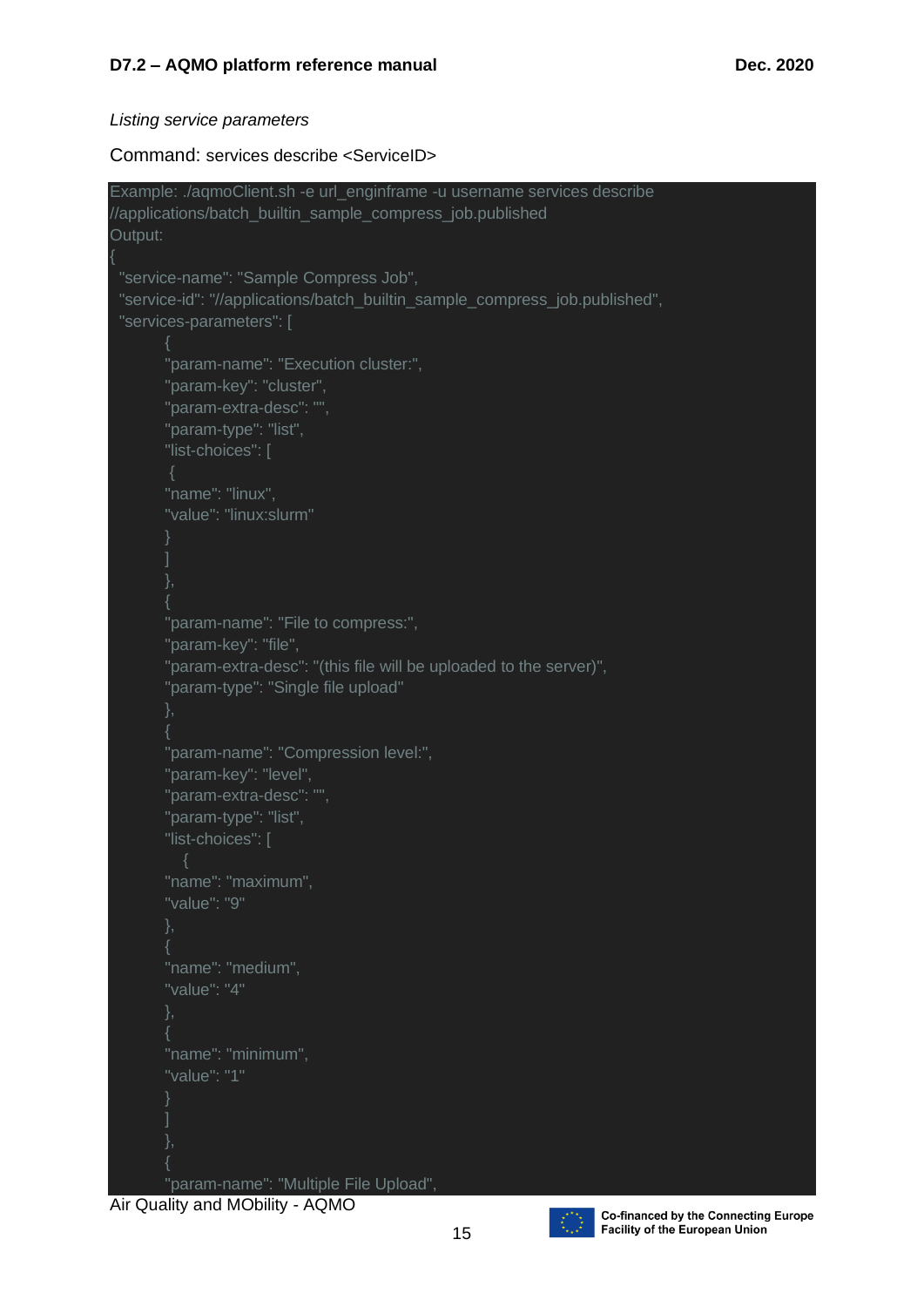

### Command: execute [-p="key=value,files=file1:file2,..."] <ServiceID>



### *Interacting with the spoolers owned by or shared to the user*

#### *List all available spoolers*

Command: spoolers list



#### *Get a spooler status*

Command: spoolers describe [-j="jobID1,jobID2,..."|default:all jobs] <SpoolerID>

Note: The -j option is here to only list the status of specific jobs. All jobs are displayed by default.



Air Quality and MObility - AQMO



**Co-financed by the Connecting Europe Facility of the European Union**